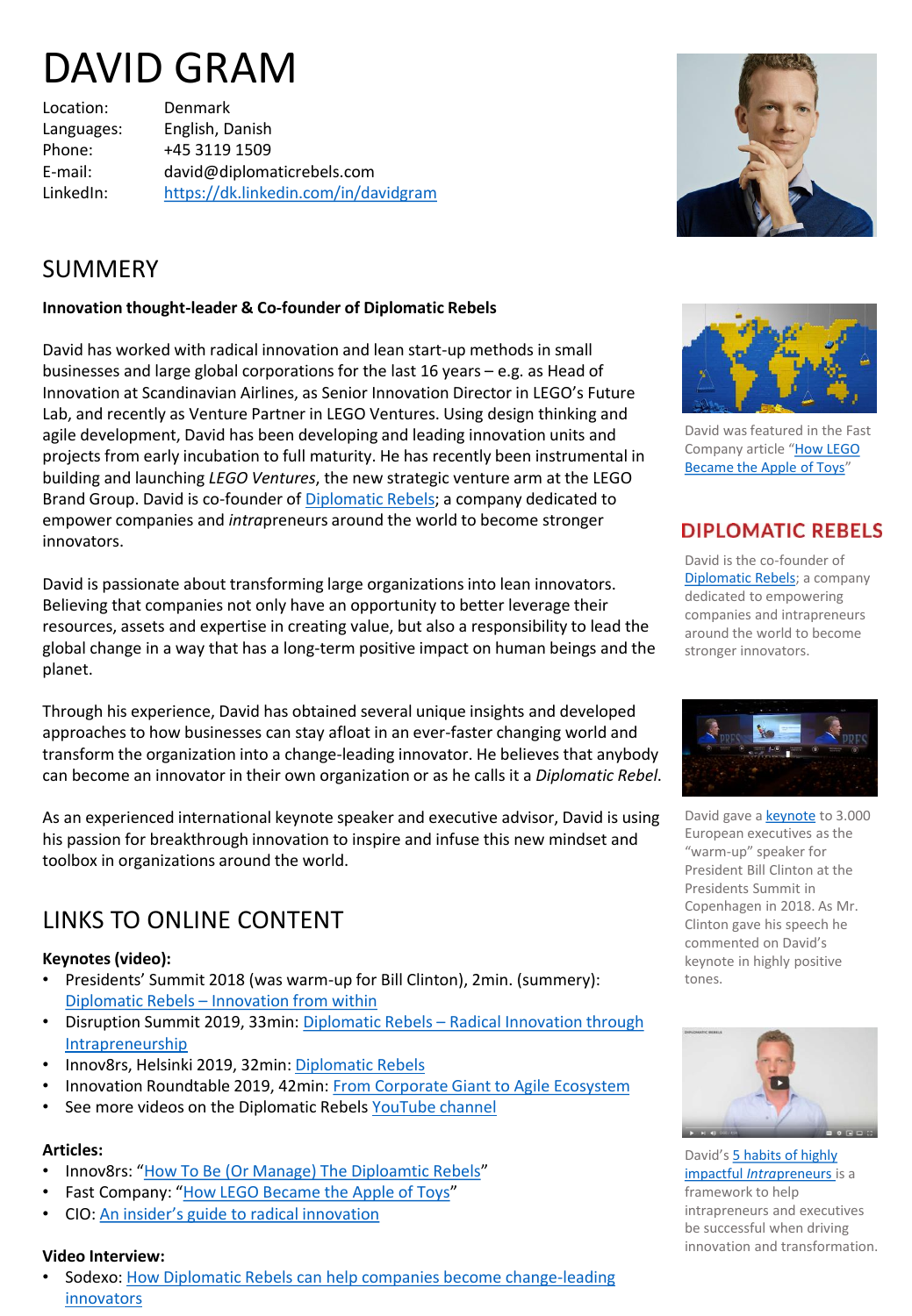## KEYNOTES & MASTERCLASSES BY DAVID GRAM

David has given numerous keynotes and masterclasses during several years. These consist of concrete cases and real life stories from the LEGO Group and other companies, mixed with specific insights and best practices from his personal experience on how to structure and lead innovation more effectively. The stories and insights address some of the key challenges with innovation and transformation in larger organizations providing both executives and intrapreneurs with concrete tools and methods as well as inspiration on how to lead and drive innovation and digital transformation more successfully.

#### **Keynote/Masterclass topics:**

#### **1. Radical innovation through Intrapreneurship**

Intrapreneurship is the act of behaving like an entrepreneur while working within a large organization. This approach enables larger companies to breakout of old habits and ways of working to meet future challenges and disruptions in an agile, nimble and fast manner, minimizing risk and maximizing learning.

**Audience takeaways:** Understand how to build a culture of intrapreneurship incl. organizational structures, tools and incentives leveraging lean startup methods, design thinking and agile methodology.

**Speaker qualification:** David Gram has been an intrapreneur in large organizations his entire career with hands-on experience from running multiple radical/digital innovation projects from early research and incubation to full scale launch. As such he was Head of innovation at SAS, Senior Innovation Director in LEGO's famous Future Lab and recently Head of Venturing, EMEA at LEGO Ventures.

#### **2. From Corporate Giant to Agile Ecosystem – Leveraging Corporate Venturing**

Growing big is no longer a clear strength for companies as they risk becoming slow and unable to adapt. It seems that with size comes a growing fear of failing which paralyzes experimentation. Future organizations need to become more like open platforms enabling multiple stakeholders, incl. partners, startups and customers to engage and create value around the edges of the company.

**Audience takeaways:** Understand how to transform the growing organization into a nimble and adaptive ecosystem of capabilities, assets and talent enabling meaningful collaboration with startups while empowering employees to build new startups in the ecosystem.

**Speaker qualification:** David Gram has been part of building and expanding the ecosystem around The LEGO Group including developing platforms such as LEGO Ventures and LEGO Ideas, on which collaboration with startups and customers can happen effectively.

#### **3. The Foundation for Effective Innovation**

To pursue radical innovation successfully companies first need to set a strong foundation for its execution. This includes defining a clear purpose for why the company is exploring new territory and a strategy for where and how to explore. The right Opportunity Spaces should be identified to avoid "boiling the ocean".

**Audience takeaways:** Understand why having a clear purpose and understanding of the company's core capabilities is essential for driving effective innovation and how setting limits to what you do will increase your chances of success dramatically.

**Speaker qualification:** David Gram has been building innovation strategies and innovation infrastructure for the last 15 years in companies like SAS, Siemens Wind Power and The LEGO Group including identifying clear opportunity spaces and blue oceans for those companies.



David has among many other places given keynotes and masterclasses at the following events/organizations:

- [Presidents' Summit](https://www.presidents-summit.com/) (warmup for President Bill Clinton), Denmark
- [The Conference,](http://2019.theconference.se/) Sweden
- [Sodexo, Quality of Life](https://www.qualityoflifeconference.com/home.html) Conference, UK
- [Intel Developer Forum \(IDF\)](https://newsroom.intel.com/press-kits/2016-idf/#gs.dttfnw), US
- [Novo Nordisk,](https://www.novonordisk.com/) Denmark
- [Selfridges,](https://www.selfridges.com/GB/en/?&cm_mmc=PPC-_-INTBR-_-DK-_-selfridges&gclid=EAIaIQobChMI5JK0rdqx4gIVheR3Ch2HCwIQEAAYASAAEgI54vD_BwE&gclsrc=aw.ds) UK
- Better By Design CEO [Summit, New Zealand](https://ceosummit.betterbydesign.org.nz/)
- [Strategy Execution and](https://marketing.knect365.com/strategy-execution-uae/)  Innovation Forum, Dubai
- [UK Sport](https://www.uksport.gov.uk/), UK
- [KIABI,](https://www.kiabishop.com/en/) France
- Al Muhaidib Group Annual [Conference, Bahrain](http://www.muhaidib.com/)
- [Emirates National Bank of](https://www.emiratesnbd.com/en/)  Dubai, Dubai
- [ADP,](https://www.adp.com/) Italy
- [Innovation Roundtable](https://innovationroundtable.com/summit/)  Summit, Denmark
- [Royal Bank of Scotland](https://www.rbs.com/), UK
- [BBC,](https://www.bbc.com/) UK
- Ernst & Young Annual **[Partner meeting, Germ](https://www.ey.com/en_us)any**
- [Deloitte,](https://www2.deloitte.com/au/en.html?icid=site_selector_au) Australia
- [United Health Group](https://www.unitedhealthgroup.com/), Brazil
- [DRDS](http://drdscon.com/?page_id=1719), Germany
- [Porsche](https://www.porsche.com/usa/), US
- [Connected Conference,](http://connectedconference.co/speakers/) France
- [Interactive Minds](https://www.interactiveminds.com/), Australia
- [Eli Lilly,](https://www.lilly.com/) UK